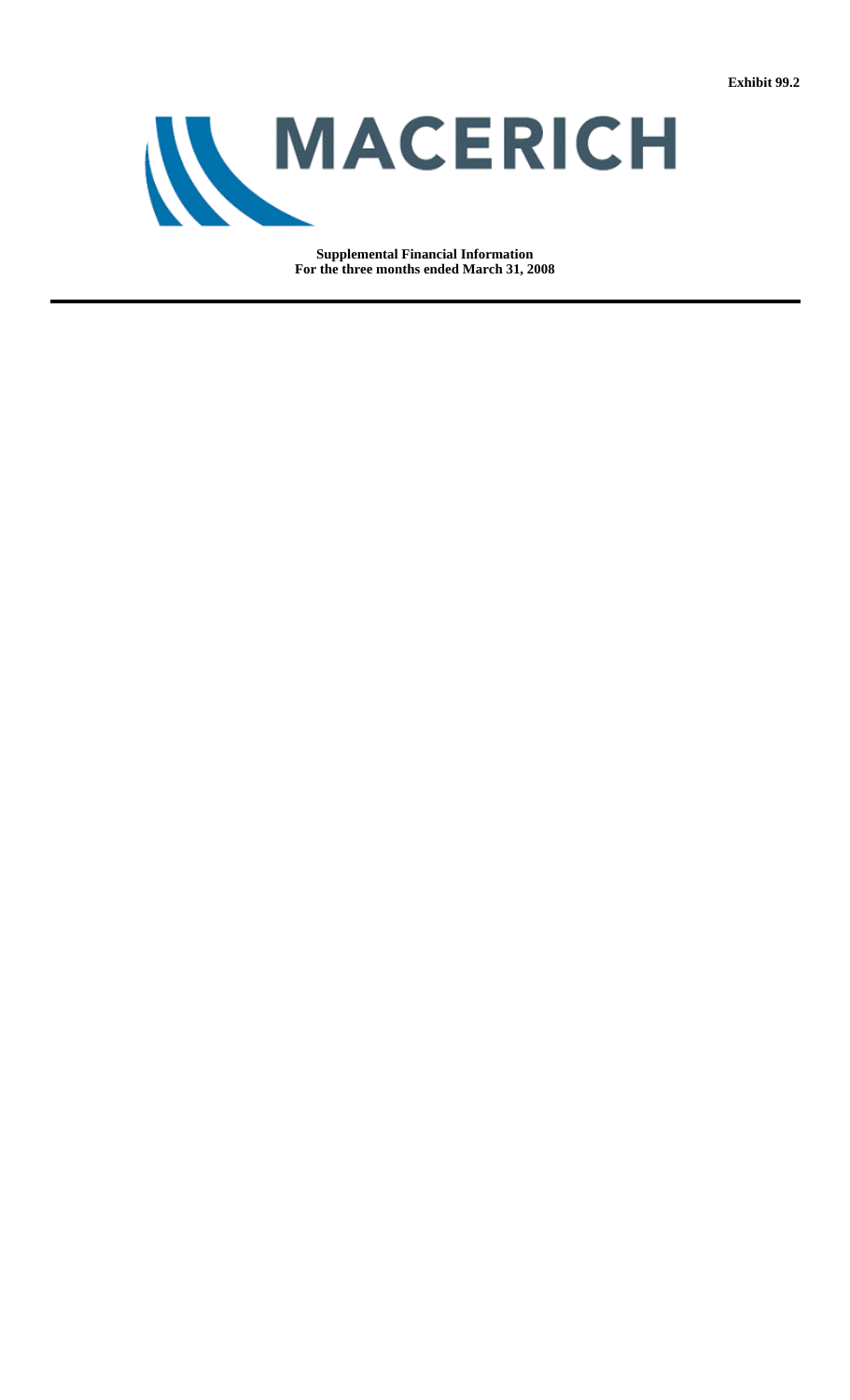# **The Macerich Company Supplemental Financial and Operating Information Table of Contents**

All information included in this supplemental financial package is unaudited, unless otherwise indicated.

|                                                     | Page No.       |
|-----------------------------------------------------|----------------|
|                                                     |                |
| <b>Corporate overview</b>                           | $1 - 3$        |
| Overview                                            |                |
| Capital information and market capitalization       | $\overline{c}$ |
| Changes in total common and equivalent shares/units | 3              |
| <b>Financial data</b>                               | $4 - 5$        |
| Supplemental FFO information                        | 4              |
| Capital expenditures                                | 5              |
| <b>Operational data</b>                             | $6-9$          |
| Sales per square foot                               | 6              |
| Occupancy                                           | 7              |
| Rent                                                | 8              |
| Cost of occupancy                                   | 9              |
| <b>Balance sheet information</b>                    | $10-12$        |
| Debt summary                                        | 10             |
| Outstanding debt by maturity                        | $11 - 12$      |
| <b>Development and Pipeline Forecast</b>            | 13             |

This supplemental financial information should be read in connection with the Company's first quarter 2008 earnings announcement (included as Exhibit 99.1 of the Company's Current Report on 8-K, event date May 8, 2008) as certain disclosures, definitions and reconciliations in such announcement have not been included in this supplemental financial information.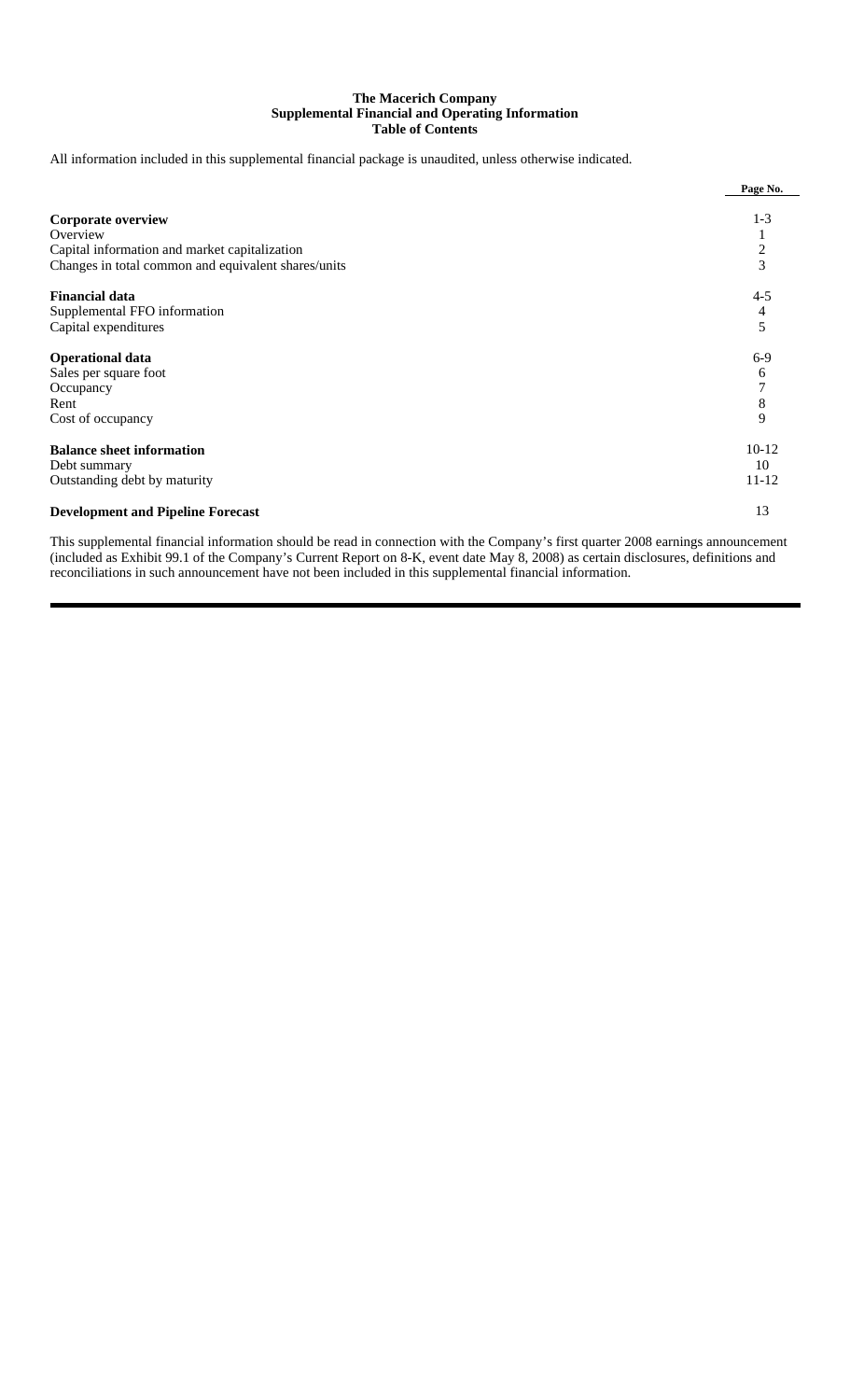#### **The Macerich Company Supplemental Financial and Operating Information Overview**

The Macerich Company (the "Company") is involved in the acquisition, ownership, development, redevelopment, management and leasing of regional and community shopping centers located throughout the United States. The Company is the sole general partner of, and owns a majority of the ownership interests in, The Macerich Partnership, L.P., a Delaware limited partnership (the "Operating Partnership").

As of March 31, 2008, the Operating Partnership owned or had an ownership interest in 72 regional shopping centers and 19 community shopping centers aggregating approximately 77 million square feet of gross leasable area ("GLA"). These 91 regional and community shopping centers are referred to hereinafter as the "Centers", unless the context requires otherwise.

The Company is a self-administered and self-managed real estate investment trust ("REIT") and conducts all of its operations through the Operating Partnership and the Company's management companies (collectively, the "Management Companies").

All references to the Company in this Exhibit include the Company, those entities owned or controlled by the Company and predecessors of the Company, unless the context indicates otherwise.

This document contains information that constitutes forward-looking statements and includes information regarding expectations regarding the Company's development, redevelopment and expansion activities. Stockholders are cautioned that any such forwardlooking statements are not guarantees of future performance and involve risks, uncertainties and other factors that may cause actual results, performance or achievements of the Company to vary materially from those anticipated, expected or projected. Such factors include, among others, general industry, economic and business conditions; adverse changes in the real estate markets; and risks of real estate development, redevelopment, and expansion, including availability and cost of financing, construction delays, environmental and safety requirements, budget overruns, sunk costs and lease-up. Real estate development, redevelopment and expansion activities are also subject to risks relating to the inability to obtain, or delays in obtaining, all necessary zoning, land-use, building, and occupancy and other required governmental permits and authorizations and governmental actions and initiatives (including legislative and regulatory changes) as well as terrorist activities which could adversely affect all of the above factors. Furthermore, occupancy rates and rents at a newly completed property may not be sufficient to make the property profitable. The reader is directed to the Company's various filings with the Securities and Exchange Commission, including the Annual Report on Form 10-K for the year ended December 31, 2007, for a discussion of such risks and uncertainties, which discussion is incorporated herein by reference. The Company does not intend, and undertakes no obligation, to update any forward-looking information to reflect events or circumstances after the date of this document or to reflect the occurrence of unanticipated events.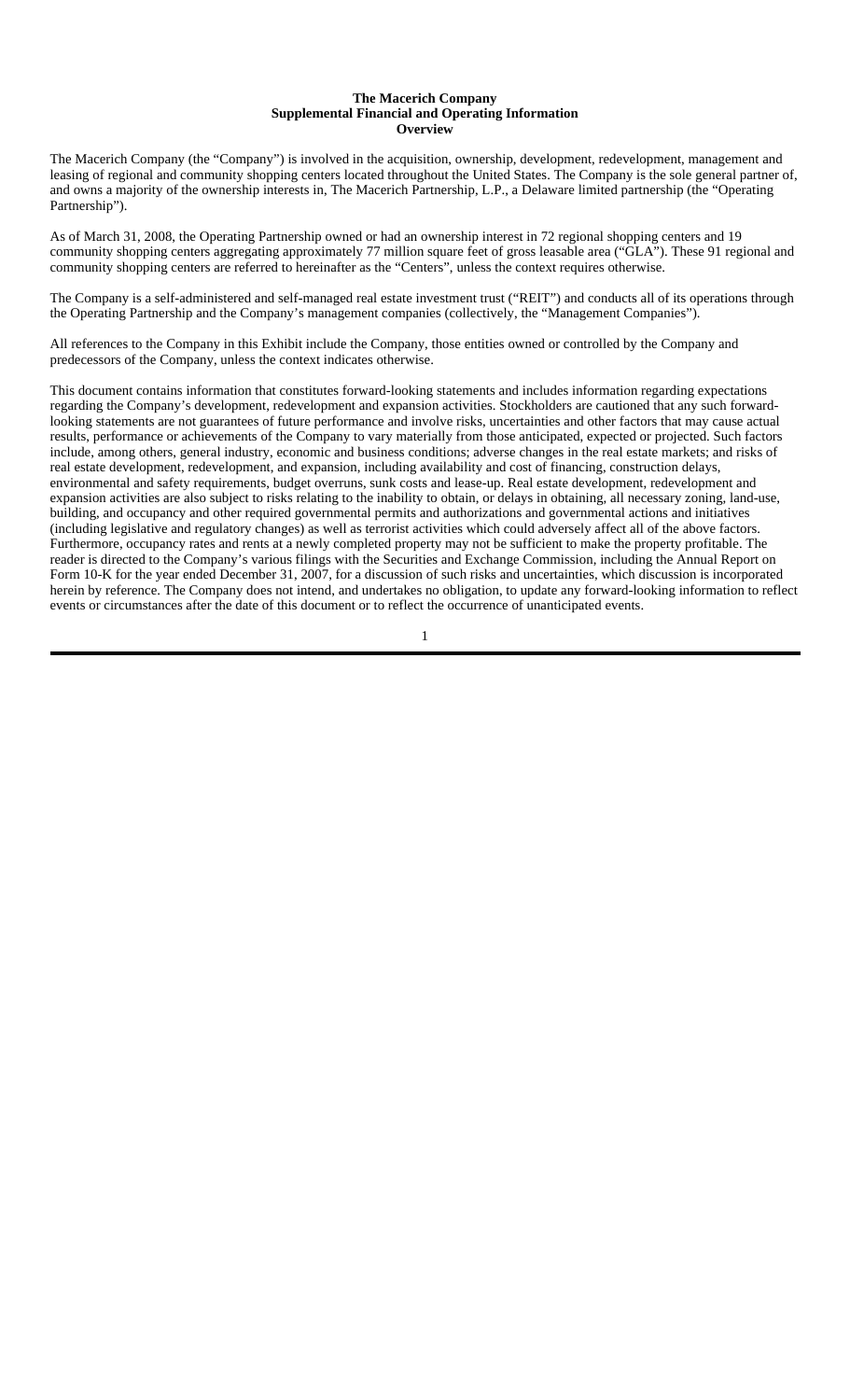# **The Macerich Company Supplemental Financial and Operating Information (unaudited) Capital Information and Market Capitalization**

|                                                                   | <b>Period Ended</b> |            |               |            |               |              |               |            |
|-------------------------------------------------------------------|---------------------|------------|---------------|------------|---------------|--------------|---------------|------------|
| dollars in thousands except per share data                        |                     | 3/31/2008  |               | 12/31/2007 |               | 12/31/2006   |               | 12/31/2005 |
| Closing common stock price per share                              | \$                  | 70.27      | \$            | 71.06      | $\mathcal{S}$ | 86.57        | $\mathbb{S}$  | 67.14      |
| 52 week high                                                      | \$                  | 98.10      | S.            | 103.59     | \$            | 87.10        | £.            | 71.22      |
| 52 week low                                                       | \$                  | 57.50      | \$            | 69.44      | \$            | 66.70        | \$.           | 53.10      |
| Shares outstanding at end of period                               |                     |            |               |            |               |              |               |            |
| Class A participating convertible preferred units                 |                     |            |               | 2,855,393  |               | 2,855,393    |               | 2,855,393  |
| Class A non-participating convertible preferred units             |                     | 219,828    |               | 219,828    |               | 287,176      |               | 287,176    |
| Series A cumulative convertible redeemable preferred stock        |                     | 3,067,131  |               | 3,067,131  |               | 3,627,131    |               | 3,627,131  |
| Common shares and partnership units                               |                     | 85,090,528 |               | 84,864,600 |               | 84, 767, 432 |               | 73,446,422 |
| Total common and equivalent shares/units outstanding              |                     | 88,377,487 |               | 91,006,952 |               | 91,537,132   |               | 80,216,122 |
| Portfolio capitalization data                                     |                     |            |               |            |               |              |               |            |
| Total portfolio debt, including joint ventures at pro rata        | \$                  | 7,639,974  | <sup>\$</sup> | 7,507,559  | $\mathbb{S}$  | 6,620,271    | <sup>\$</sup> | 6,863,690  |
| Equity market capitalization                                      |                     | 6,210,286  |               | 6,466,954  |               | 7,924,369    |               | 5,385,710  |
| Total market capitalization                                       | \$.                 | 13,850,260 | \$.           | 13,974,513 | S.            | 14,544,640   | <b>S</b>      | 12,249,400 |
| Leverage ratio $(\%)$ (a)                                         |                     | 55.2%      |               | 53.7%      |               | 45.5%        |               | 56.0%      |
| Floating rate debt as a percentage of total market capitalization |                     | 9.8%       |               | 8.0%       |               | 9.5%         |               | 13.0%      |
|                                                                   |                     |            |               |            |               |              |               |            |
| Floating rate debt as a percentage of total debt                  |                     | 17.7%      |               | 14.8%      |               | 20.8%        |               | 35.7%      |

(a) Debt as a percentage of total market capitalization

# **Portfolio Capitalization at March 31, 2008**

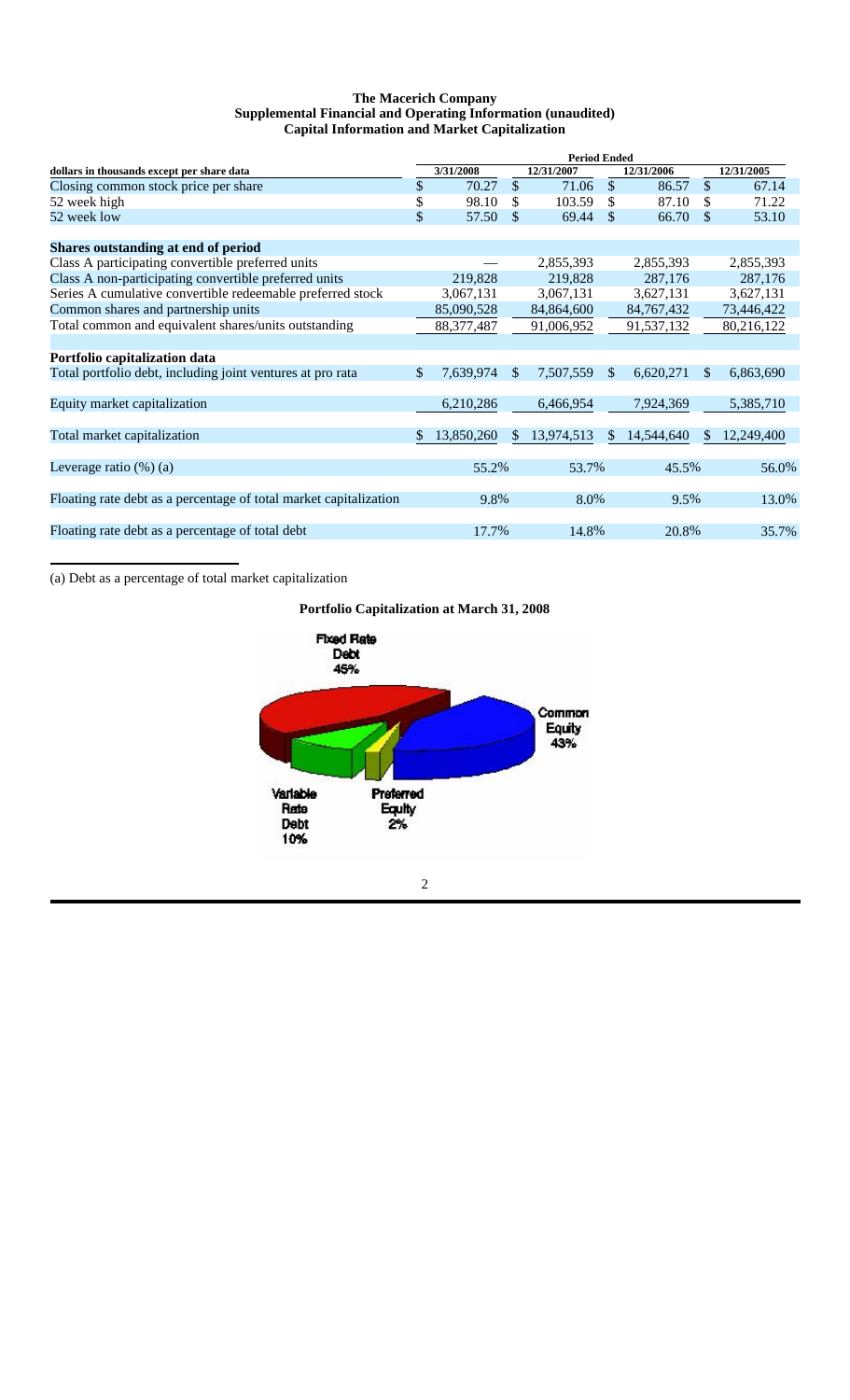#### **The Macerich Company Supplemental Financial and Operating Information (unaudited) Changes in Total Common and Equivalent Shares/Units**

|                                                                                                                                        | Partnership<br><b>Units</b> | Company<br>Common<br><b>Shares</b> | <b>Class A</b><br>Participating<br>Convertible<br>Preferred<br><b>Units</b><br>("PCPU's") | <b>Class A Non-</b><br>Participating<br>Convertible<br>Preferred<br><b>Units</b><br>("NPCPU's") | <b>Series A</b><br><b>Cumulative</b><br>Convertible<br>Redeemable<br>Preferred<br><b>Stock</b> | <b>Total</b><br>Common<br>and<br>Equivalent<br>Shares/<br><b>Units</b> |
|----------------------------------------------------------------------------------------------------------------------------------------|-----------------------------|------------------------------------|-------------------------------------------------------------------------------------------|-------------------------------------------------------------------------------------------------|------------------------------------------------------------------------------------------------|------------------------------------------------------------------------|
| Balance as of December 31, 2007                                                                                                        | 12,552,837                  | 72,311,763                         | 2,855,393                                                                                 | 219,828                                                                                         | 3,067,131                                                                                      | 91,006,952                                                             |
| Redemption of PCPU's in exchange for<br>the distribution of interests in<br>properties                                                 |                             |                                    | (2,855,393)                                                                               |                                                                                                 |                                                                                                | (2,855,393)                                                            |
| Issuance of stock/partnership units from<br>stock option exercises, restricted stock<br>issuance or other share or unit-based<br>plans | 6,821                       | 219,107                            |                                                                                           |                                                                                                 |                                                                                                | 225,928                                                                |
| Balance as of March 31, 2008                                                                                                           | 12,559,658                  | 72,530,870                         |                                                                                           | 219,828                                                                                         | 3,067,131                                                                                      | 88, 377, 487                                                           |
|                                                                                                                                        |                             | 3                                  |                                                                                           |                                                                                                 |                                                                                                |                                                                        |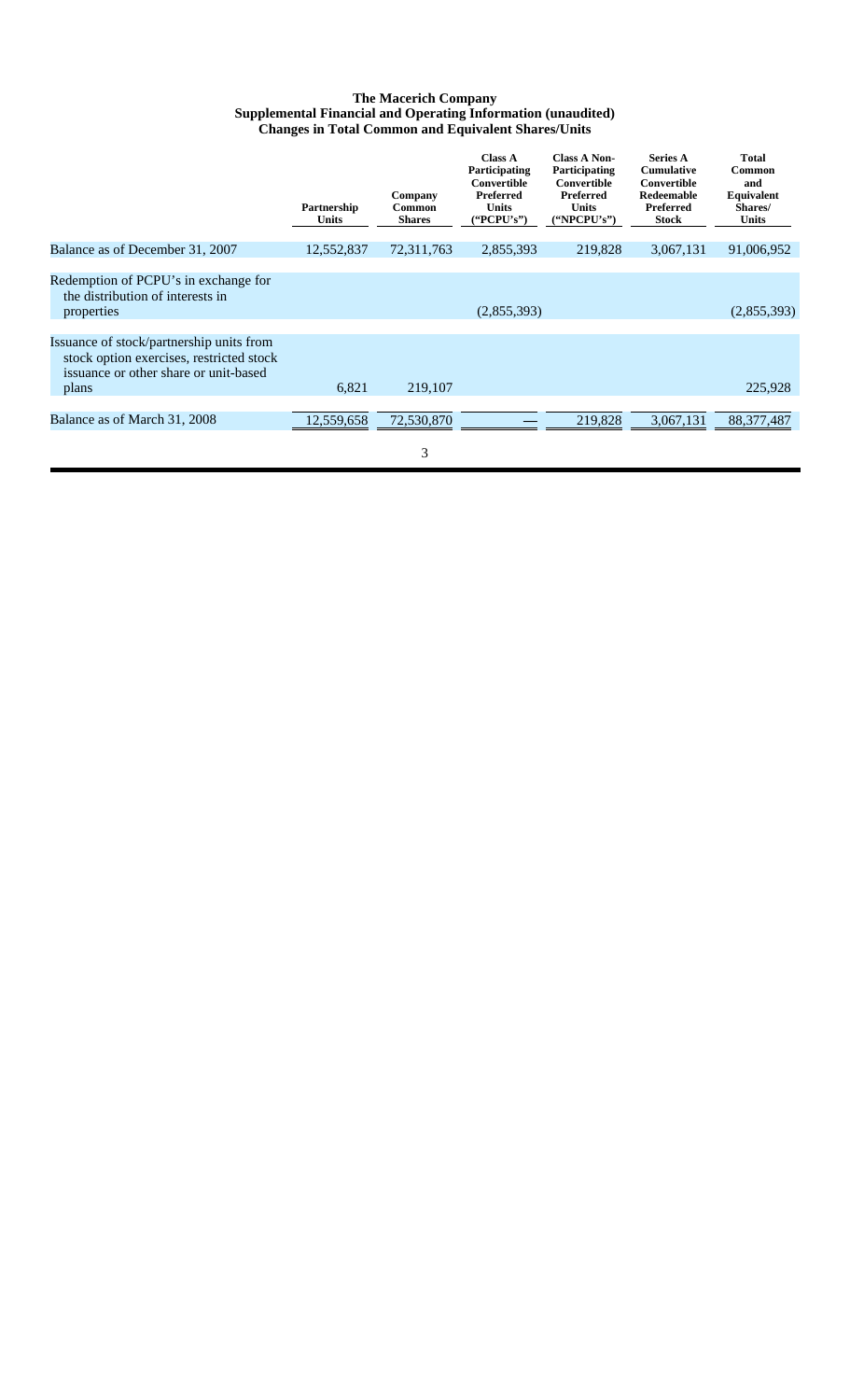# **The Macerich Company Supplemental Financial and Operating Information (unaudited) Supplemental Funds from Operations ("FFO") Information (a)**

|                                                                    | As of March 31,                         |             |      |  |  |  |  |  |
|--------------------------------------------------------------------|-----------------------------------------|-------------|------|--|--|--|--|--|
|                                                                    |                                         | 2008        | 2007 |  |  |  |  |  |
| Straight line rent receivable (dollars in millions)                | S                                       | 55.8<br>\$. | 53.8 |  |  |  |  |  |
|                                                                    | For the Three Months Ended<br>March 31, |             |      |  |  |  |  |  |
| dollars in millions                                                |                                         | 2008        | 2007 |  |  |  |  |  |
| Lease termination fees                                             | $\mathbb{S}$                            | 2.5<br>- \$ | 3.4  |  |  |  |  |  |
| Straight line rental income                                        | $\mathbb{S}$                            | - \$<br>2.1 | 1.6  |  |  |  |  |  |
| Gain on sales of undepreciated assets                              | $\mathbb{S}$                            | 1.6<br>- \$ | 0.9  |  |  |  |  |  |
| Amortization of acquired above- and below-market leases (SFAS 141) | \$                                      | 4.6<br>- \$ | 4.0  |  |  |  |  |  |
| Amortization of debt premiums                                      | $\mathbb{S}$                            | 2.7<br>- \$ | 3.9  |  |  |  |  |  |
| Interest capitalized                                               | \$.                                     | 7.6<br>- \$ | 5.9  |  |  |  |  |  |
|                                                                    |                                         |             |      |  |  |  |  |  |

(a) All joint venture amounts included at pro rata.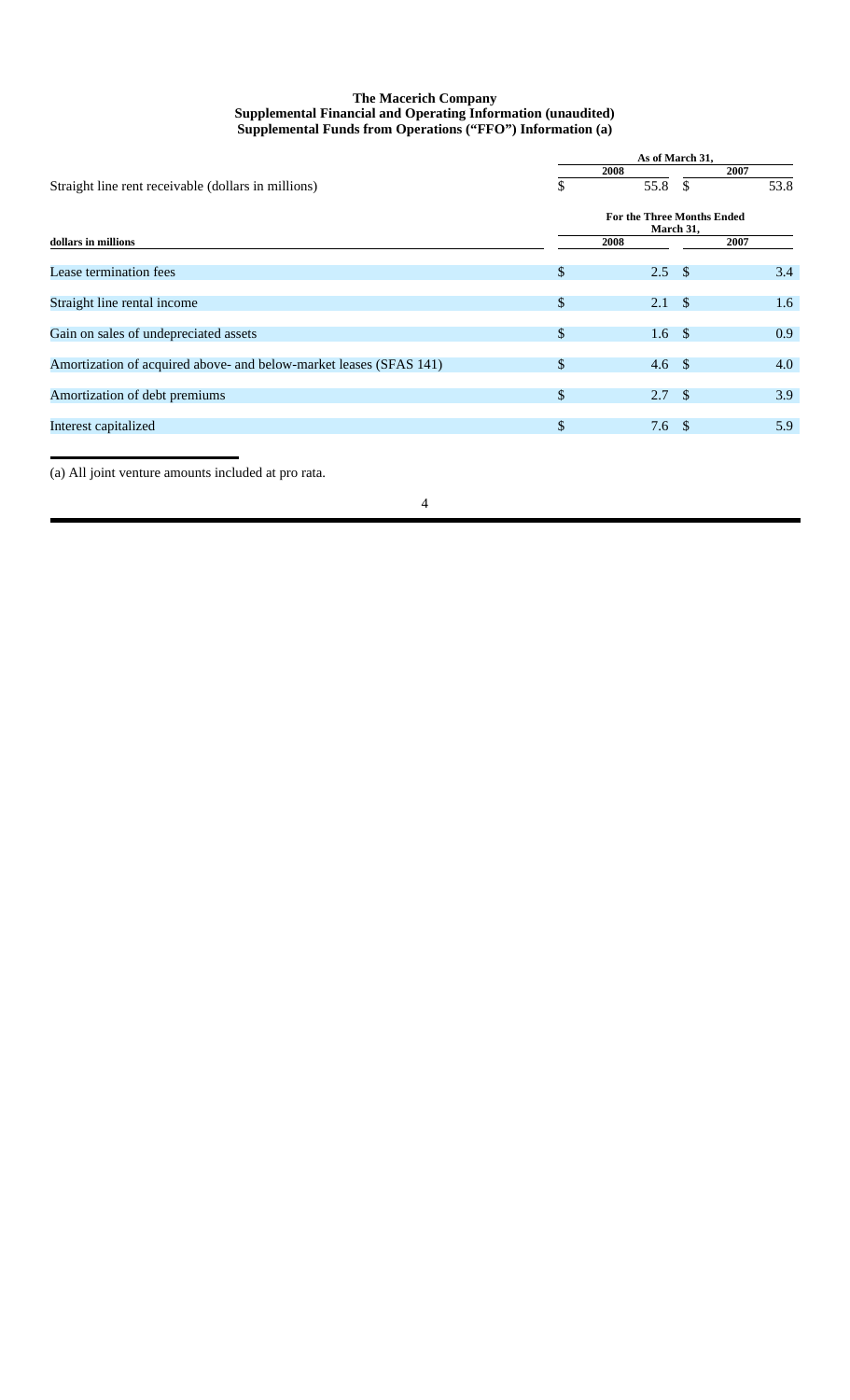# **The Macerich Company Supplemental Financial and Operating Information (unaudited) Capital Expenditures**

|                                                      |              |                     | <b>For the Three</b> |     |            |                   |            |
|------------------------------------------------------|--------------|---------------------|----------------------|-----|------------|-------------------|------------|
|                                                      |              | <b>Months Ended</b> |                      |     | Year Ended | <b>Year Ended</b> |            |
| dollars in millions                                  |              |                     | 3/31/2008            |     | 12/31/2007 |                   | 12/31/2006 |
| <b>Consolidated Centers</b>                          |              |                     |                      |     |            |                   |            |
| Acquisitions of property and equipment               |              | \$                  | 38.1                 | \$. | 387.9      | - \$              | 580.5      |
| Development, redevelopment and expansions of Centers |              |                     | 89.1                 |     | 545.9      |                   | 184.3      |
| <b>Renovations of Centers</b>                        |              |                     | 5.0                  |     | 31.1       |                   | 51.4       |
| Tenant allowances                                    |              |                     | 3.0                  |     | 28.0       |                   | 27.0       |
| Deferred leasing charges                             |              |                     | 6.0                  |     | 21.6       |                   | 21.6       |
|                                                      | <b>Total</b> | \$                  | 141.2                |     | 1,014.5    | $\mathbf{\$}$     | 864.8      |
|                                                      |              |                     |                      |     |            |                   |            |
| <b>Joint Venture Centers (a)</b>                     |              |                     |                      |     |            |                   |            |
| Acquisitions of property and equipment               |              | \$                  | 262.3                | \$. | 24.8       | -\$               | 28.7       |
| Development, redevelopment and expansions of Centers |              |                     | 6.6                  |     | 33.5       |                   | 48.8       |
| <b>Renovations of Centers</b>                        |              |                     | 5.5                  |     | 10.5       |                   | 8.1        |
| <b>Tenant allowances</b>                             |              |                     | 2.1                  |     | 15.1       |                   | 13.8       |
| Deferred leasing charges                             |              |                     | 1.6                  |     | 4.2        |                   | 4.3        |
|                                                      | <b>Total</b> |                     | 278.1                | \$  | 88.1       | \$                | 103.7      |

(a) All joint venture amounts at pro rata.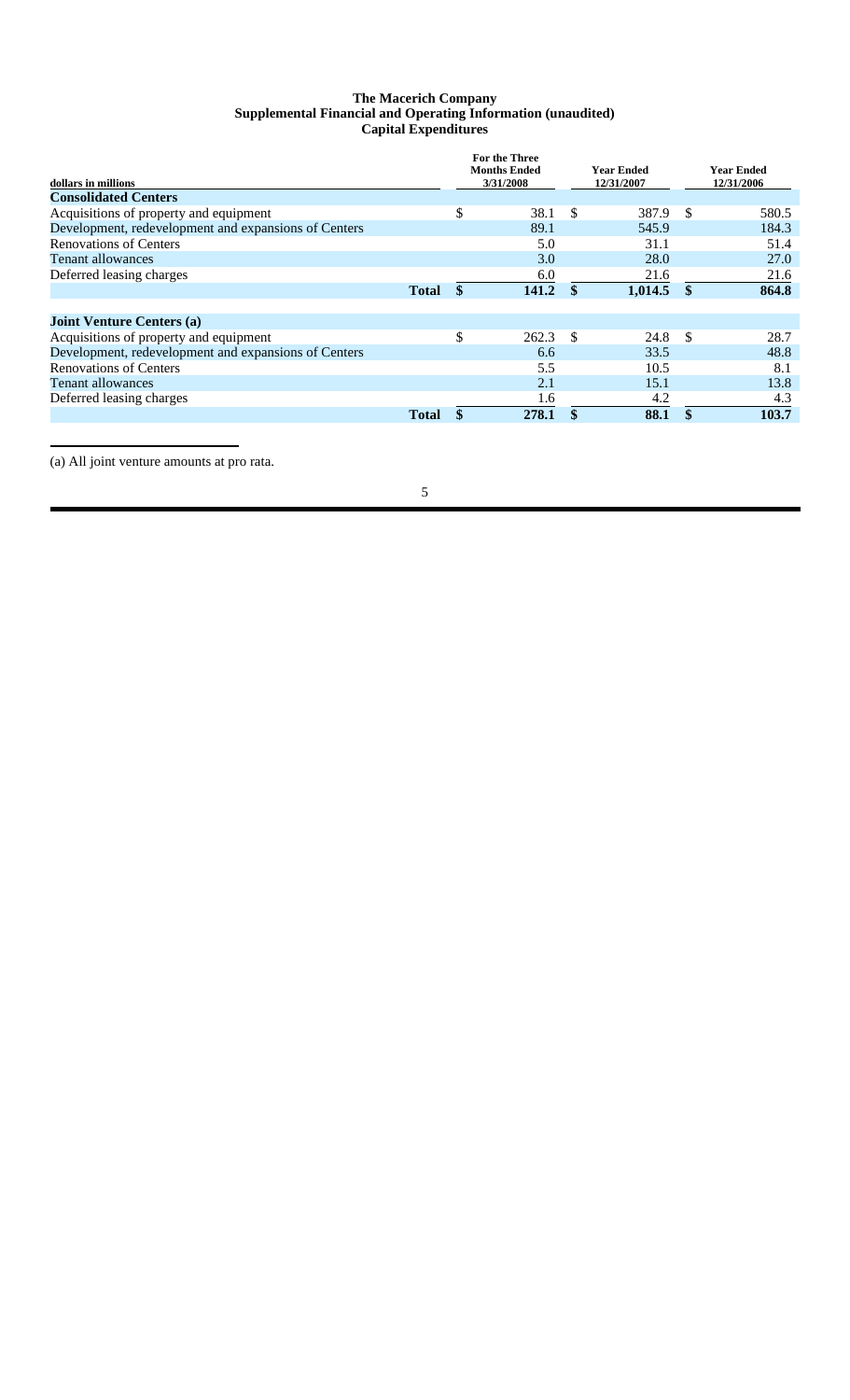# **The Macerich Company Supplemental Financial and Operating Information (unaudited) Sales Per Square Foot (a)**

|                  |    | <b>Wholly Owned</b><br><b>Centers</b> |    | <b>Joint Venture</b><br><b>Centers</b> | <b>Total Centers</b> |      |  |
|------------------|----|---------------------------------------|----|----------------------------------------|----------------------|------|--|
| $3/31/2008$ (b)  | Φ  | 448                                   | Φ  | 488                                    | Φ                    | 468  |  |
| $12/31/2007$ (c) | \$ | 453                                   | J  | 488                                    |                      | 472. |  |
| 12/31/2006       | \$ | 435                                   | \$ | 470                                    | \$                   | 452  |  |
| 12/31/2005       | \$ | 395                                   | \$ | 440                                    | S                    | 417  |  |

(a) Sales are based on reports by retailers leasing mall and freestanding stores for the trailing 12 months for tenants which have occupied such stores for a minimum of 12 months. Sales per square foot are based on tenants 10,000 square feet and under for regional malls.

(b) Due to tenant sales reporting timelines, the data presented is as of February 28, 2008.

(c) Due to tenant sales reporting timelines, the data presented is as of November 30, 2007. Sales per square foot were \$472 after giving effect to the Rochester Redemption, including The Shops at North Bridge and excluding the Community/Specialty Centers.

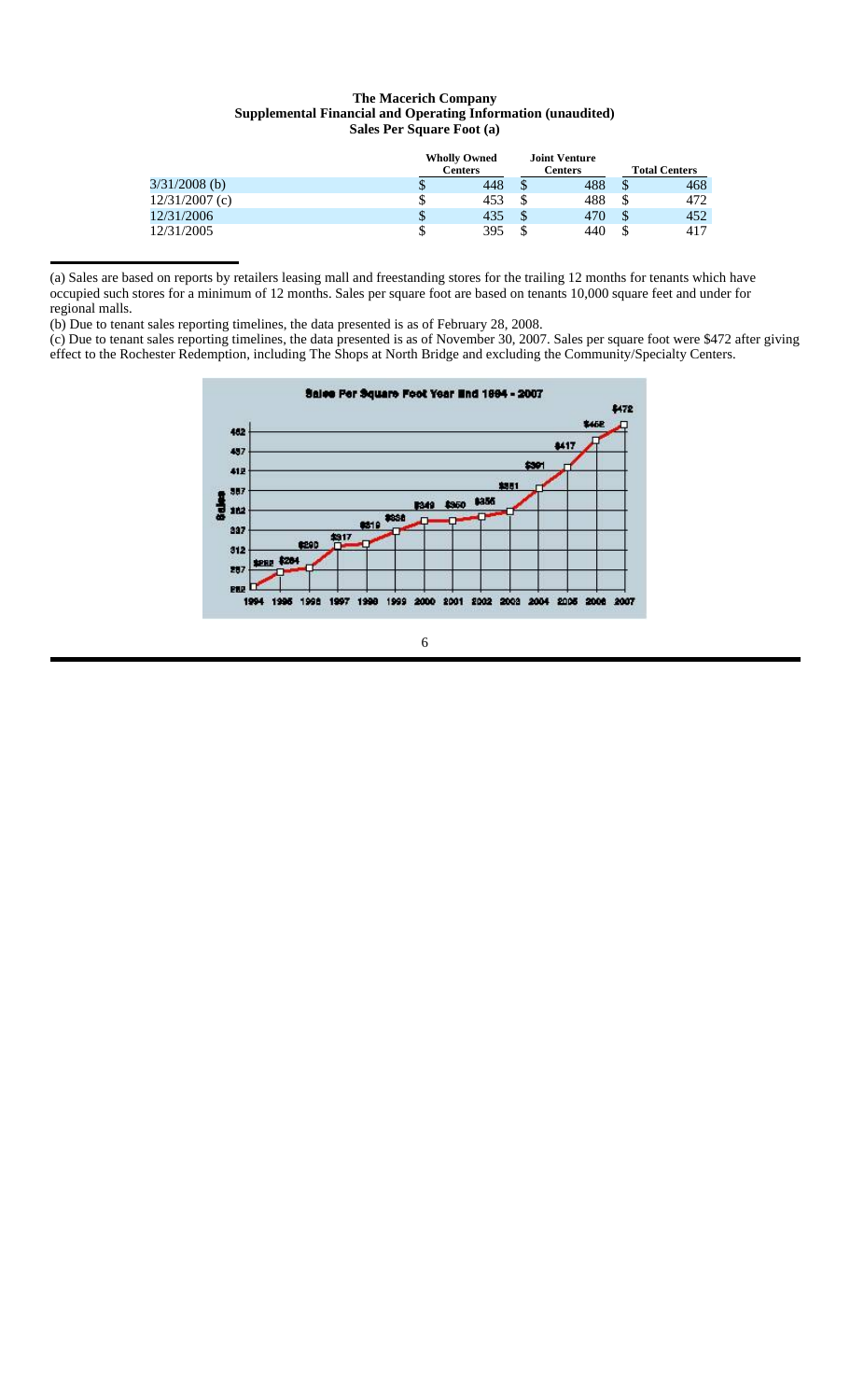### **The Macerich Company Supplemental Financial and Operating Information (unaudited) Occupancy**

| <b>Period Ended</b> | <b>Wholly Owned</b><br>Centers $(a)$ | <b>Joint Venture</b><br>Centers (a) | Total<br>Centers (a) |
|---------------------|--------------------------------------|-------------------------------------|----------------------|
| 3/31/2008           | 92.3%                                | 93.0%                               | 92.7%                |
| 12/31/2007          | 92.8%                                | 94.0%                               | 93.5%                |
| 12/31/2006          | 93.0%                                | 94.2%                               | 93.6%                |
| 12/31/2005          | 93.2%                                | 93.8%                               | 93.5%                |

(a) Occupancy data excludes space under development and redevelopment.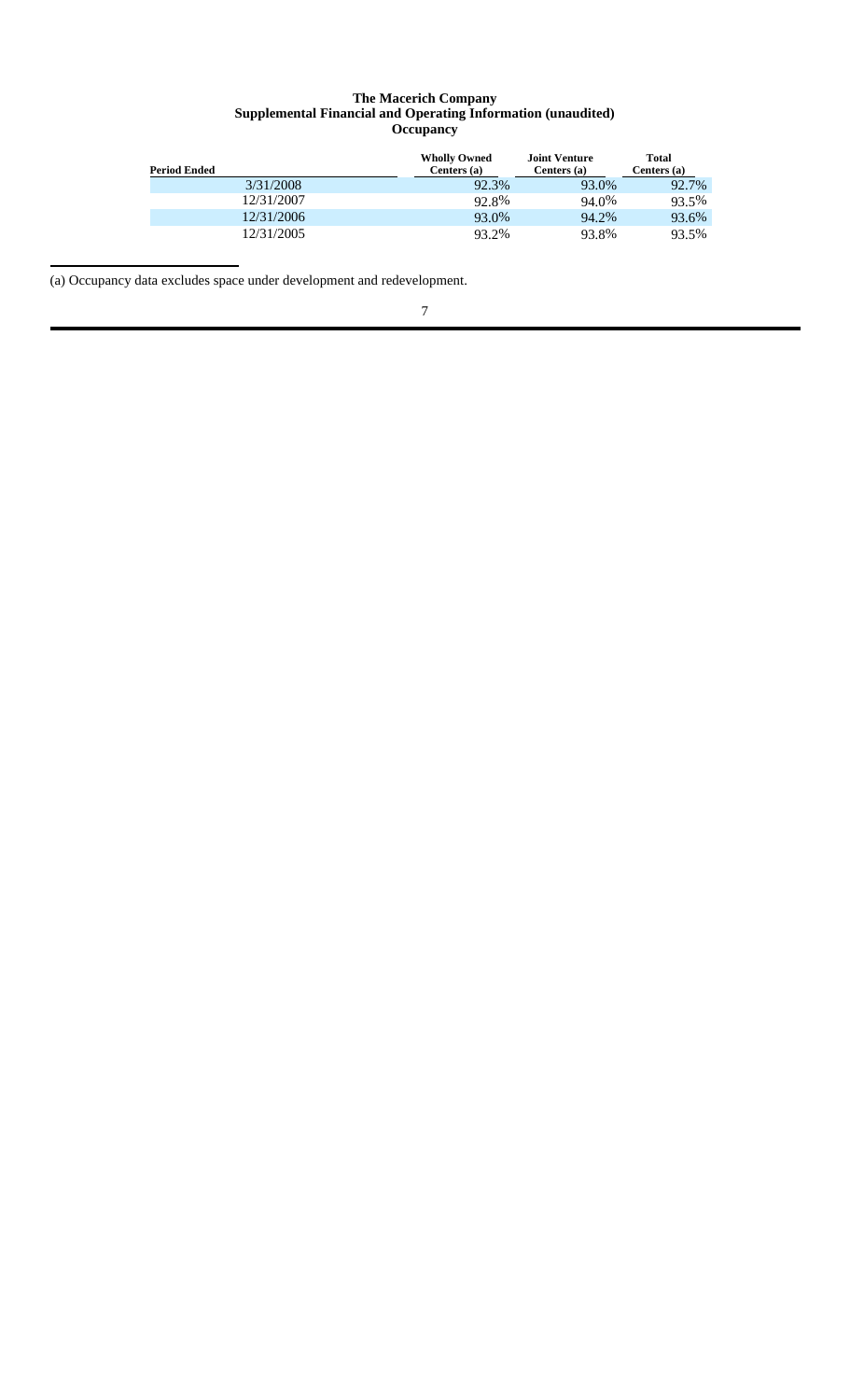# **The Macerich Company Supplemental Financial and Operating Information (unaudited)**

| <b>Wholly Owned Centers</b>  |    | <b>Average Base Rent</b><br>PSF(a) |               | <b>Average Base Rent</b><br><b>PSF</b> on Leases<br><b>Commencing During</b><br>the Period (b) | <b>Average Base Rent</b><br><b>PSF</b> on Leases<br>Expiring (c) |       |
|------------------------------|----|------------------------------------|---------------|------------------------------------------------------------------------------------------------|------------------------------------------------------------------|-------|
| 3/31/2008                    | \$ | 39.90                              | <sup>\$</sup> | 45.53                                                                                          | $\mathbf{s}$                                                     | 35.14 |
| 12/31/2007                   | J  | 38.49                              | <sup>\$</sup> | 43.23                                                                                          | -8                                                               | 34.21 |
| 12/31/2006                   |    | 37.55                              | <b>S</b>      | 38.40                                                                                          | -S                                                               | 31.92 |
| 12/31/2005                   | \$ | 34.23                              | - \$          | 35.60                                                                                          | <b>S</b>                                                         | 30.71 |
|                              |    |                                    |               |                                                                                                |                                                                  |       |
| <b>Joint Venture Centers</b> |    |                                    |               |                                                                                                |                                                                  |       |
| 3/31/2008                    | \$ | 40.96                              | - \$          | 42.31                                                                                          | - \$                                                             | 37.61 |
| 12/31/2007                   |    | 38.72                              | - \$          | 47.12                                                                                          | - \$                                                             | 34.87 |
| 12/31/2006                   |    | 37.94                              | -\$           | 41.43                                                                                          | \$.                                                              | 36.19 |
| 12/31/2005                   | Φ  | 36.35                              | <sup>\$</sup> | 39.08                                                                                          | \$                                                               | 30.18 |
|                              |    |                                    |               |                                                                                                |                                                                  |       |

(a) Average base rent per square foot is based on Mall and Freestanding Store GLA for spaces 10,000 square feet and under, occupied as of the applicable date, for each of the Centers owned by the Company. Leases for Tucson La Encantada and the expansion area of Queens Center were excluded for Year 2005. Leases for Promenade at Casa Grande, SanTan Village Power Center and SanTan Village Regional Center were excluded for Year 2007 and the three months ended March 31, 2008. Leases for Santa Monica Place were excluded for the three months ended March 31, 2008.

(b) The average base rent per square foot on lease signings commencing during the period represents the actual rent to be paid during the first twelve months for tenants 10,000 square feet and under. Lease signings for Tucson La Encantada and the expansion area of Queens Center were excluded for Year 2005. Lease signings for Promenade at Casa Grande, SanTan Village Power Center and SanTan Village Regional Center were excluded for Year 2007 and the three months ended March 31, 2008. Lease signings for Santa Monica Place were excluded for the three months ended March 31, 2008.

(c) The average base rent per square foot on leases expiring during the period represents the final year minimum rent, on a cash basis, for all tenant leases 10,000 square feet and under expiring during the year. Leases for Tucson La Encantada and the expansion area of Queens Center were excluded for Year 2005. Leases for Promenade at Casa Grande, SanTan Village Power Center and SanTan Village Regional Center were excluded for Year 2007 and the three months ended March 31, 2008. Leases for Santa Monica Place were excluded for the three months ended March 31, 2008.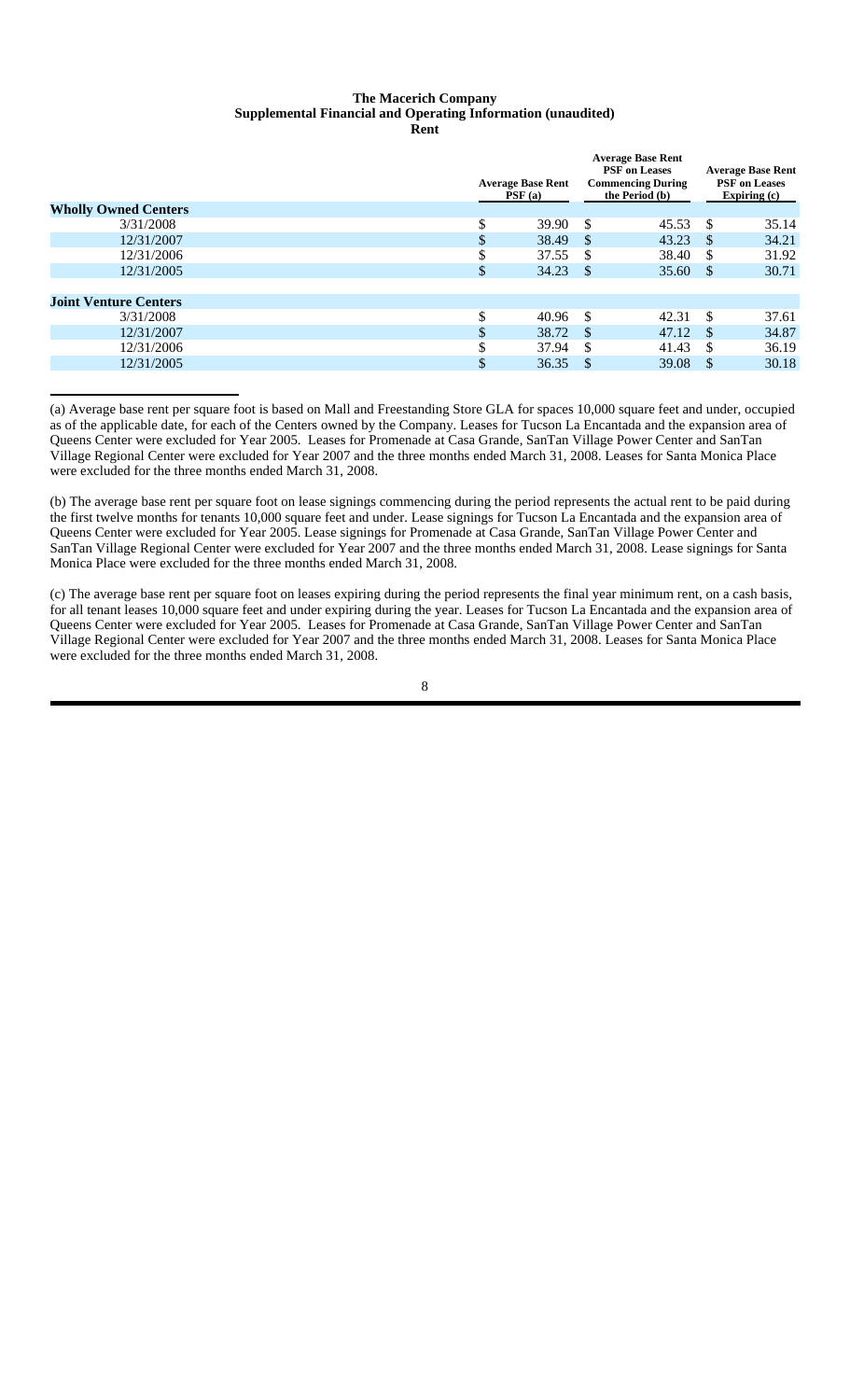### **The Macerich Company Supplemental Financial and Operating Information (unaudited) Cost of Occupancy**

|                              |              | <b>For Years Ended December 31.</b> |                                     |          |  |
|------------------------------|--------------|-------------------------------------|-------------------------------------|----------|--|
|                              |              | 2007                                | 2006                                | 2005     |  |
| <b>Wholly Owned Centers</b>  |              |                                     |                                     |          |  |
| Minimum rents                |              | 8.0%                                | 8.1%                                | 8.3%     |  |
| Percentage rents             |              | $0.4\%$                             | $0.4\%$                             | 0.5%     |  |
| Expense recoveries (a)       |              | 3.8%                                | 3.7%                                | 3.6%     |  |
|                              | <b>Total</b> | 12.2%                               | $12.2\%$                            | 12.4%    |  |
|                              |              |                                     |                                     |          |  |
|                              |              |                                     | <b>For Years Ended December 31.</b> |          |  |
|                              |              | 2007                                | 2006                                | 2005     |  |
| <b>Joint Venture Centers</b> |              |                                     |                                     |          |  |
| Minimum rents                |              | 7.3%                                | 7.2%                                | 7.4%     |  |
| Percentage rents             |              | $0.5\%$                             | $0.6\%$                             | $0.5\%$  |  |
| Expense recoveries (a)       |              | 3.2%                                | 3.1%                                | 3.0%     |  |
|                              | <b>Total</b> | $11.0\%$                            | $10.9\%$                            | $10.9\%$ |  |

(a) Represents real estate tax and common area maintenance charges.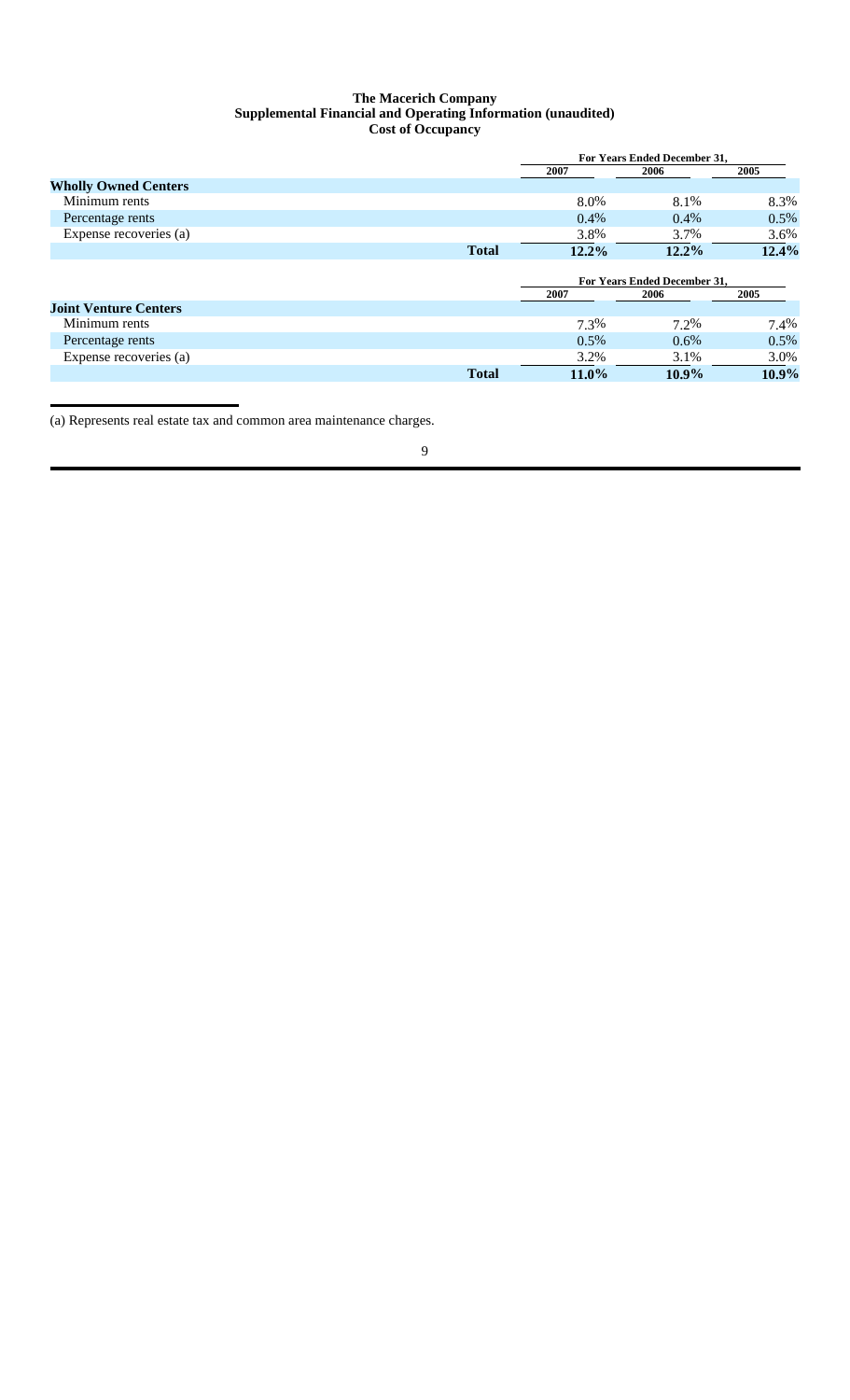#### **The Macerich Company Supplemental Financial and Operating Information (unaudited) Debt Summary**

|                                   |                   | As of March 31, 2008 |                   |    |                   |  |              |
|-----------------------------------|-------------------|----------------------|-------------------|----|-------------------|--|--------------|
| dollars in thousands              |                   |                      | <b>Fixed Rate</b> |    | Variable Rate (a) |  | <b>Total</b> |
| Consolidated debt                 |                   | S                    | 4,560,730         |    | 1,163,685         |  | 5,724,415    |
| Unconsolidated debt               |                   |                      | 1,723,620         |    | 191,939           |  | 1,915,559    |
|                                   | <b>Total debt</b> | \$                   | 6,284,350         | \$ | 1,355,624         |  | 7,639,974    |
|                                   |                   |                      |                   |    |                   |  |              |
| Weighted average interest rate    |                   |                      | 5.66%             |    | 3.82%             |  | 5.33%        |
|                                   |                   |                      |                   |    |                   |  |              |
| Weighted average maturity (years) |                   |                      |                   |    |                   |  | 3.68         |
|                                   |                   |                      |                   |    |                   |  |              |

(a) Excludes swapped floating rate debt. Swapped debt is included in fixed debt category.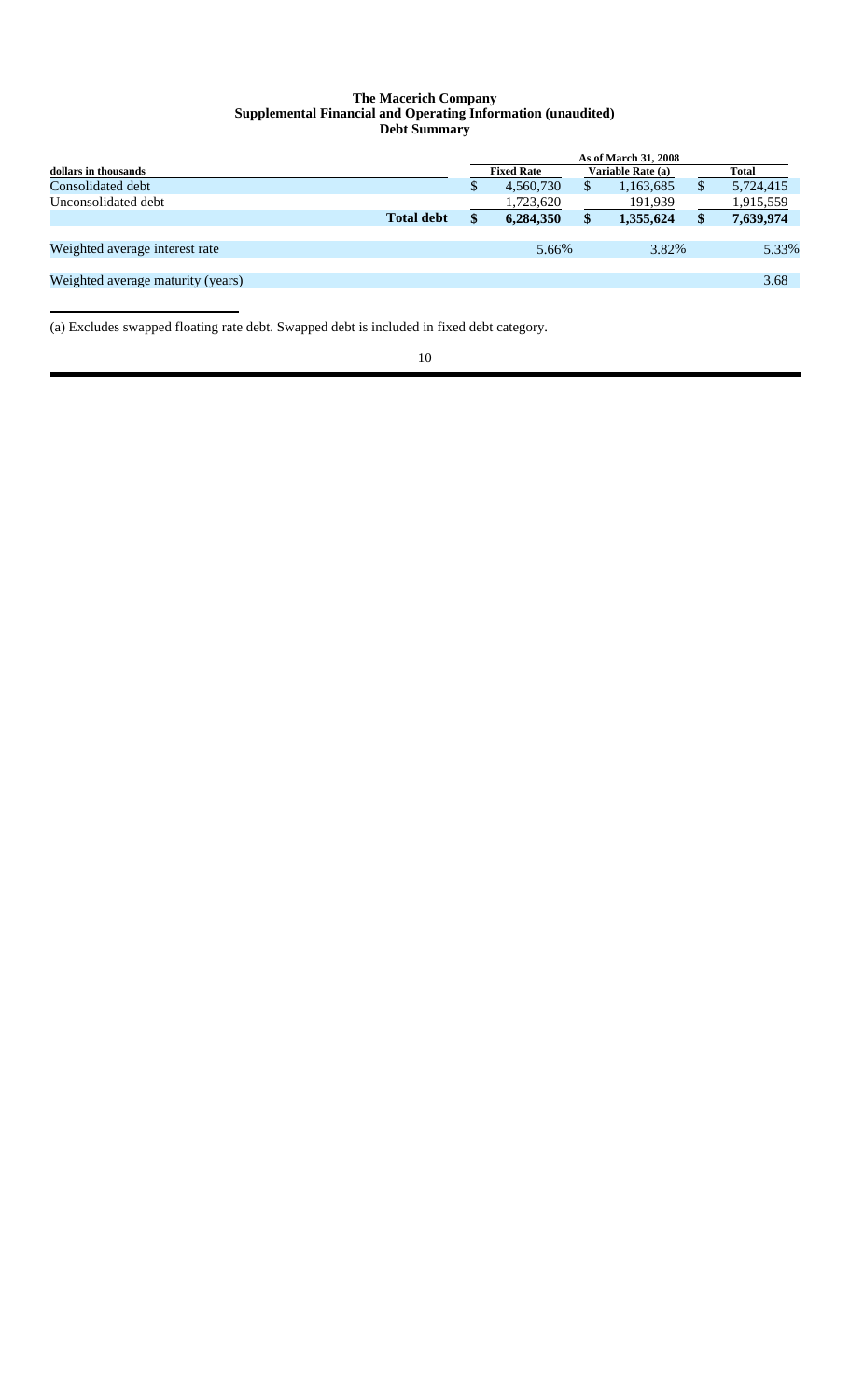#### **The Macerich Company Supplemental Financial and Operating Information (unaudited) Outstanding Debt by Maturity Date**

|                                                      | <b>As of March 31, 2008</b> |                                                   |                    |                                             |                                         |  |  |
|------------------------------------------------------|-----------------------------|---------------------------------------------------|--------------------|---------------------------------------------|-----------------------------------------|--|--|
| Center/Entity (dollars in thousands)                 | <b>Maturity</b><br>Date     | <b>Effective</b><br><b>Interest</b><br>Rate $(a)$ | Fixed              | <b>Floating</b>                             | <b>Total Debt</b><br><b>Balance</b> (a) |  |  |
| <b>I. Consolidated Assets:</b>                       |                             |                                                   |                    |                                             |                                         |  |  |
| <b>Westside Pavilion</b>                             | 07/01/08                    | $6.74\%$ \$                                       | 91,649             | \$                                          | $\$\$<br>91,649                         |  |  |
| Village Fair North                                   | 07/15/08                    | 5.89%                                             | 10,796             |                                             | 10,796                                  |  |  |
| <b>Fresno Fashion Fair</b>                           | 08/10/08                    | 6.52%                                             | 63,326             | $\overline{\phantom{0}}$                    | 63,326                                  |  |  |
| <b>South Towne Center</b>                            | 10/10/08                    | 6.66%                                             | 64,000             |                                             | 64,000                                  |  |  |
| Queens Center                                        | 03/01/09                    | 7.11%                                             | 90,120             |                                             | 90,120                                  |  |  |
| South Plains Mall                                    | 03/01/09                    | 8.29%                                             | 58,480             |                                             | 58,480                                  |  |  |
| Carmel Plaza                                         | 05/01/09                    | 8.18%                                             | 26,141             | $\overline{\phantom{0}}$                    | 26,141                                  |  |  |
| Paradise Valley Mall                                 | 05/01/09                    | 5.89%                                             | 20,993             | $\overbrace{\phantom{12333}}$               | 20,993                                  |  |  |
| Northridge Mall                                      | 07/01/09                    | 4.94%                                             | 80,762             |                                             | 80,762                                  |  |  |
| <b>Wilton Mall</b>                                   | 11/01/09                    | 4.79%                                             | 44,120             |                                             | 44,120                                  |  |  |
| Macerich Partnership Term Loan (b)                   | 04/25/10                    | 6.50%                                             | 450,000            | $\overline{\phantom{m}}$                    | 450,000                                 |  |  |
| Macerich Partnership Line of Credit (c)              | 04/25/10                    | 6.23%                                             | 400,000            |                                             | 400,000                                 |  |  |
| <b>Vintage Faire Mall</b>                            | 09/01/10                    | 7.91%                                             | 64,130             | $\overline{\phantom{0}}$                    | 64,130                                  |  |  |
| Santa Monica Place                                   | 11/01/10                    | 7.79%                                             | 78,733             |                                             | 78,733                                  |  |  |
| <b>Valley View Center</b>                            | 01/01/11                    | 5.81%                                             | 125,000            | $\overline{\phantom{0}}$                    | 125,000                                 |  |  |
| Danbury Fair Mall                                    | 02/01/11                    | 4.64%                                             | 174,821            |                                             | 174,821                                 |  |  |
| Shoppingtown Mall                                    | 05/11/11                    | 5.01%                                             | 44,244             | $\overline{\phantom{0}}$                    | 44,244                                  |  |  |
| Capitola Mall                                        | 05/15/11                    | 7.13%                                             | 38,865             | $\overbrace{\phantom{12333}}$               | 38,865                                  |  |  |
| Freehold Raceway Mall                                | 07/07/11                    | 4.68%                                             | 176,196            | $\overline{\phantom{0}}$                    | 176,196                                 |  |  |
| Pacific View                                         | 08/31/11                    | 7.25%                                             | 81,893             |                                             | 81,893                                  |  |  |
| Pacific View                                         | 08/31/11                    | 7.00%                                             | 6,605              |                                             | 6,605                                   |  |  |
| Rimrock Mall                                         | 10/01/11                    | 7.56%                                             | 42,664             |                                             | 42,664                                  |  |  |
| <b>Prescott Gateway</b>                              | 12/01/11                    | 5.86%                                             | 60,000             |                                             | 60,000                                  |  |  |
| <b>Hilton Village</b>                                | 02/01/12                    | 5.27%                                             | 8,534              |                                             | 8,534                                   |  |  |
| The Macerich Company - Convertible Senior            |                             |                                                   |                    |                                             |                                         |  |  |
| Notes $(d)$                                          | 03/15/12                    | 3.66%                                             | 942,485            |                                             | 942,485                                 |  |  |
| Tucson La Encantada                                  | 06/01/12                    | 5.84%                                             | 78,000             |                                             | 78,000                                  |  |  |
| <b>Chandler Fashion Center</b>                       | 11/01/12                    | 5.20%                                             | 101,911            | $\overline{\phantom{0}}$                    | 101,911                                 |  |  |
| <b>Chandler Fashion Center</b>                       | 11/01/12                    | 6.00%                                             | 67,072             |                                             | 67,072                                  |  |  |
| <b>Towne Mall</b>                                    | 11/01/12                    | 4.99%                                             | 14,721             | $\overline{\phantom{0}}$                    | 14,721                                  |  |  |
| Deptford Mall                                        | 01/15/13                    | 5.41%                                             | 172,500            |                                             | 172,500                                 |  |  |
| Queens Center                                        | 03/31/13                    | 7.00%                                             | 216,141            |                                             | 216,141                                 |  |  |
| Greeley - Defeaseance                                | 09/01/13                    | 6.34%                                             | 27,518             | $\overline{\phantom{0}}$                    | 27,518                                  |  |  |
| <b>FlatIron Crossing</b>                             | 12/01/13                    | 5.26%                                             | 186,881            |                                             | 186,881                                 |  |  |
| <b>Great Northern Mall</b>                           | 12/01/13                    | 5.19%                                             | 40,112             |                                             | 40,112                                  |  |  |
| <b>Fiesta Mall</b>                                   | 01/01/15                    | 4.98%                                             | 84,000             |                                             | 84,000                                  |  |  |
| <b>Flagstaff Mall</b>                                | 11/01/15<br>02/01/16        | 5.03%                                             | 37,000             |                                             | 37,000                                  |  |  |
| <b>Valley River Center</b><br>Salisbury, Center at   | 05/01/16                    | 5.60%<br>5.83%                                    | 120,000<br>115,000 |                                             | 120,000<br>115,000                      |  |  |
| <b>Chesterfield Towne Center</b>                     |                             |                                                   |                    |                                             |                                         |  |  |
|                                                      | 01/01/24                    | 9.07%                                             | 55,317             |                                             | 55,317                                  |  |  |
| <b>Total Fixed Rate Debt for Consolidated Assets</b> |                             | 5.60%                                             | 4,560,730<br>S     | $\frac{\mathbf{\hat{S}}}{\mathbf{\hat{S}}}$ | 4,560,730<br>\$                         |  |  |
| La Cumbre Plaza                                      | 08/09/08                    | 4.20%                                             |                    | 30,000                                      | 30,000                                  |  |  |
| <b>Twenty Ninth Street</b>                           | 06/05/09                    | 3.60%                                             |                    | 115,000                                     | 115,000                                 |  |  |
| Promende at Casa Grande (e)                          | 08/16/09                    | 5.86%                                             |                    | 45,305                                      | 45,305                                  |  |  |
| Panorama Mall                                        | 02/28/10                    | 3.62%                                             |                    | 50,000                                      | 50,000                                  |  |  |
| Macerich Partnership Line of Credit                  | 04/25/10                    | 3.72%                                             |                    | 923,000                                     | 923,000                                 |  |  |
| Prasada - Cactus Power Center (f)                    | 03/14/11                    | 4.15%                                             |                    | 380                                         | 380                                     |  |  |
| <b>Total Floating Rate Debt for Consolidated</b>     |                             |                                                   |                    |                                             |                                         |  |  |
| <b>Assets</b>                                        |                             | 3.80% \$                                          |                    | 1,163,685<br>\$                             | 1,163,685<br>SS.                        |  |  |
| <b>Total Debt for Consolidated Assets</b>            |                             | $5.23\%$ \$                                       | 4,560,730          | \$<br>1,163,685                             | $\boldsymbol{\$}$<br>5,724,415          |  |  |
|                                                      |                             |                                                   |                    |                                             |                                         |  |  |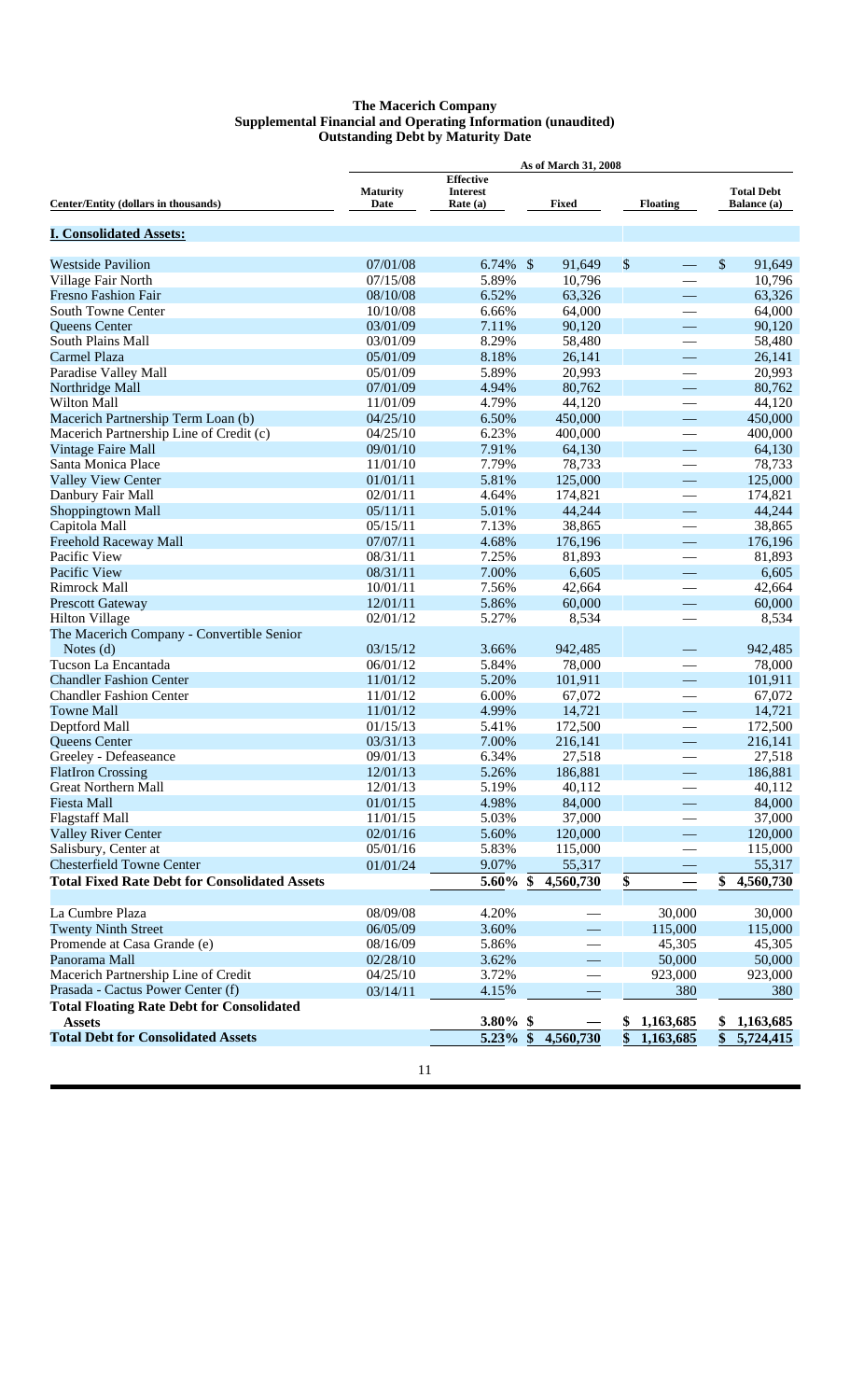|                                                    | As of March 31, 2008    |                                                   |                          |                          |                                         |  |  |  |  |
|----------------------------------------------------|-------------------------|---------------------------------------------------|--------------------------|--------------------------|-----------------------------------------|--|--|--|--|
| Center/Entity (dollars in thousands)               | <b>Maturity</b><br>Date | <b>Effective</b><br><b>Interest</b><br>Rate $(a)$ | Fixed                    | <b>Floating</b>          | <b>Total Debt</b><br><b>Balance</b> (a) |  |  |  |  |
|                                                    |                         |                                                   |                          |                          |                                         |  |  |  |  |
| <b>II. Unconsolidated Joint Ventures (At</b>       |                         |                                                   |                          |                          |                                         |  |  |  |  |
| Company's pro rata share):                         |                         |                                                   |                          |                          |                                         |  |  |  |  |
| Broadway Plaza (50%)                               | 08/01/08                | 6.68%                                             | $\sqrt$<br>29,687        | $\$\,$                   | \$<br>29,687                            |  |  |  |  |
| Chandler Festival (50%)                            | 10/01/08                | 4.37%                                             | 14,789                   |                          | 14,789                                  |  |  |  |  |
| Chandler Gateway (50%)                             | 10/01/08                | 5.19%                                             | 9,347                    | $\equiv$                 | 9,347                                   |  |  |  |  |
| Washington Square (51%)                            | 02/01/09                | 6.72%                                             | 49,503                   |                          | 49,503                                  |  |  |  |  |
| Metrocenter Mall $(15%)$ (g)                       | 02/09/09                | 5.34%                                             | 16,800                   | $\overline{\phantom{0}}$ | 16,800                                  |  |  |  |  |
| Inland Center (50%)                                | 02/11/09                | 4.69%                                             | 27,000                   | $\overline{\phantom{0}}$ | 27,000                                  |  |  |  |  |
| The Shops at North Bridge (50%)                    | 07/01/09                | 4.67%                                             | 102,500                  |                          | 102,500                                 |  |  |  |  |
| Biltmore Fashion Park (50%)                        | 07/10/09                | 4.70%                                             | 37,795                   |                          | 37,795                                  |  |  |  |  |
| Redmond Office (51%)                               | 07/10/09                | 6.77%                                             | 33,144                   | $\frac{1}{1}$            | 33,144                                  |  |  |  |  |
| Redmond Retail (51%)                               | 08/01/09                | 4.81%                                             | 36,628                   | $\overline{\phantom{0}}$ | 36,628                                  |  |  |  |  |
| Corte Madera, The Village at (50.1%)               | 11/01/09                | 7.75%                                             | 32,510                   | $\overline{\phantom{0}}$ | 32,510                                  |  |  |  |  |
| Ridgmar (50%)                                      | 04/11/10                | 6.11%                                             | 28,700                   |                          | 28,700                                  |  |  |  |  |
| Kitsap Mall/Place (51%)                            | 06/01/10                | 8.14%                                             | 29,108                   |                          | 29,108                                  |  |  |  |  |
| Cascade (51%)                                      | 07/01/10                | 5.27%                                             | 20,028                   |                          | 20,028                                  |  |  |  |  |
| Stonewood Mall (51%)                               | 12/11/10                | 7.44%                                             | 37,617                   | $\equiv$                 | 37,617                                  |  |  |  |  |
| Arrowhead Towne Center (33.3%)                     | 10/01/11                | 6.38%                                             | 26,432                   | $\overline{\phantom{0}}$ | 26,432                                  |  |  |  |  |
| SanTan Village Power Center (34.9%)                | 02/01/12                | 5.33%                                             | 15,705                   | $\overline{\phantom{0}}$ | 15,705                                  |  |  |  |  |
| Northpark Center (50%)                             | 05/10/12                | 5.95%                                             | 93,165                   | $\overline{\phantom{0}}$ | 93,165                                  |  |  |  |  |
| NorthPark Center (50%)                             | 05/10/12                | 8.33%                                             | 41,523                   | $\equiv$                 | 41,523                                  |  |  |  |  |
| NorthPark Land (50%)                               | 05/10/12                | 8.33%                                             | 40,108                   | $\overline{\phantom{0}}$ | 40,108                                  |  |  |  |  |
| Kierland Greenway (24.5%)                          | 01/01/13                | 6.01%                                             | 15,747                   | $\overline{\phantom{0}}$ | 15,747                                  |  |  |  |  |
| Kierland Main Street (24.5%)                       | 01/02/13                | 4.99%                                             | 3,794                    | $\overline{\phantom{0}}$ | 3,794                                   |  |  |  |  |
| Scottsdale Fashion Square (50%)                    | 07/08/13                | 5.66%                                             | 275,000                  | $\qquad \qquad$          | 275,000                                 |  |  |  |  |
| Tyson's Corner (50%)                               | 02/17/14                | 4.78%                                             | 168,167                  |                          | 168,167                                 |  |  |  |  |
| Lakewood Mall (51%)                                | 06/01/15                | 5.43%                                             | 127,500                  | $\frac{1}{1}$            | 127,500                                 |  |  |  |  |
| Eastland Mall (50%)                                | 06/01/16                | 5.80%                                             | 84,000                   | $\overline{\phantom{0}}$ | 84,000                                  |  |  |  |  |
| Empire Mall (50%)                                  | 06/01/16                | 5.81%                                             | 88,150                   |                          | 88,150                                  |  |  |  |  |
| Granite Run (50%)                                  | 06/01/16                | 5.84%                                             | 59,711                   |                          | 59,711                                  |  |  |  |  |
| Mesa Mall (50%)                                    | 06/01/16                | 5.82%                                             | 43,625                   | $\qquad \qquad$          | 43,625                                  |  |  |  |  |
| Rushmore (50%)                                     | 06/01/16                | 5.82%                                             | 47,000                   |                          | 47,000                                  |  |  |  |  |
| Southern Hills (50%)                               | 06/01/16                | 5.82%                                             | 50,750                   |                          | 50,750                                  |  |  |  |  |
| Valley Mall (50%)                                  | 06/01/16                | 5.85%                                             | 23,248                   | $\overline{\phantom{0}}$ | 23,248                                  |  |  |  |  |
| West Acres (19%)                                   | 10/01/16                | 6.41%                                             | 12,980                   |                          | 12,980                                  |  |  |  |  |
| Wilshire Building (30%)                            | 01/01/33                | 6.35%                                             | 1,859                    |                          | 1,859                                   |  |  |  |  |
| <b>Total Fixed Rate Debt for Unconsolidated</b>    |                         |                                                   |                          |                          |                                         |  |  |  |  |
| <b>Assets</b>                                      |                         |                                                   | 5.81% \$1,723,620        | \$                       | \$1,723,620                             |  |  |  |  |
|                                                    |                         |                                                   |                          |                          |                                         |  |  |  |  |
| NorthPark Land (50%)                               | 08/30/08                | 5.25%                                             |                          | 3,500                    | 3,500                                   |  |  |  |  |
| Superstition Springs Center (33.3%)                | 09/09/08                | 3.15%                                             |                          | 22,500                   | 22,500                                  |  |  |  |  |
| Camelback Colonnade (75%)                          | 10/09/08                | 3.55%                                             | $\overline{\phantom{0}}$ | 31,125                   | 31,125                                  |  |  |  |  |
| Kierland Tower Lofts (15%)                         | 12/14/08                | 4.38%                                             |                          | 3,748                    | 3,748                                   |  |  |  |  |
| Washington Square (51%)                            | 02/01/09                | 5.12%                                             | $\overline{\phantom{0}}$ | 16,433                   | 16,433                                  |  |  |  |  |
| Metrocenter Mall (15%)                             | 02/09/09                | 8.02%                                             |                          | 3,240                    | 3,240                                   |  |  |  |  |
| Desert Sky Mall (50%)                              | 03/06/09                | 3.92%                                             |                          | 25,750                   | 25,750                                  |  |  |  |  |
| Boulevard Shops (50%)                              | 12/17/10                | 3.68%                                             |                          | 10,700                   | 10,700                                  |  |  |  |  |
| Chandler Village Center (50%)                      | 01/15/11                | 3.70%                                             |                          | 8,643                    | 8,643                                   |  |  |  |  |
| Los Cerritos Center (51%)                          | 07/01/11                | 3.83%                                             |                          | 66,300                   | 66,300                                  |  |  |  |  |
| <b>Total Floating Rate Debt for Unconsolidated</b> |                         |                                                   |                          |                          |                                         |  |  |  |  |
| <b>Assets</b>                                      |                         | 3.92%                                             | $\boldsymbol{\$}$        | \$<br>191,939            | 191,939<br>\$                           |  |  |  |  |
| <b>Total Debt for Unconsolidated Assets</b>        |                         | 5.62%                                             | \$1,723,620              | \$<br>191,939            | \$1,915,559                             |  |  |  |  |
|                                                    |                         |                                                   |                          |                          |                                         |  |  |  |  |
| <b>Total Debt</b><br><b>Percentage to Total</b>    |                         | $5.33\%$                                          | \$6,284,350<br>82.3%     | \$1,355,624<br>17.7%     | \$7,639,974<br>100.0%                   |  |  |  |  |
|                                                    |                         |                                                   |                          |                          |                                         |  |  |  |  |

*a) The debt balances include the unamortized debt premiums/discounts. Debt premiums/discounts represent the excess of the fair value of debt over the principal value of debt assumed in various acquisitions and are amortized into interest expense over the remaining term of the related debt in a manner that approximates the effective interest method.The annual interest rate in the above table represents the effective interest rate, including the debt premiums/discounts and loan financing costs.*

*(b) This debt has an interest rate swap agreement which effectively fixed the interest rate from December 1, 2005 to April 25, 2010.*

*(c) This debt has an interest rate swap agreement which effectively fixed the interest rate from September 12, 2006 to April 25, 2011. (d) These convertible senior notes were issued on 3/16/07 in an aggregate amount of \$950.0 million. The above table includes the* 

*unamortized discount of \$9.4 million and the annual interest rate represents the effective interest rate, including the discount. (e) This property is a consolidated joint venture. The above debt balance represents the Company's pro rata share of 51.3%*

*(f) This property is a consolidated joint venture. The above debt balance represents the Company's pro rata share of 59.8%*

*(g) This debt has an interest rate swap agreement which effectively fixed the interest rate from January 15, 2005 to February 15, 2009.*